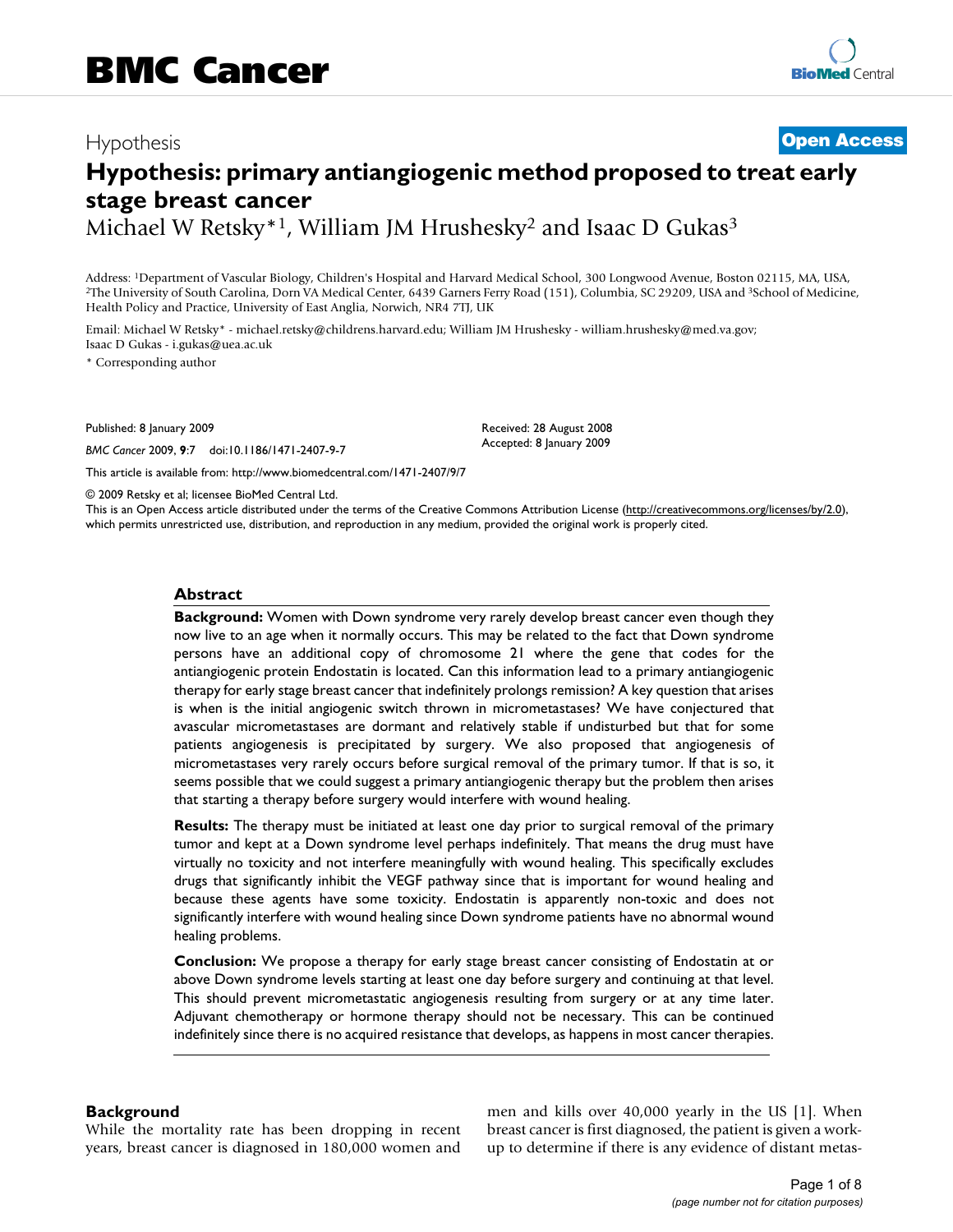tases. If there is no overt sign of distant metastases, the stage is considered early. If there is evidence of distant metastases at diagnosis or at any time later in the disease process, the stage is called late. Over 90% of new cases of breast cancer are diagnosed at an early stage.

There is determined effort to detect breast cancer at the earliest possible time since outcome after just surgery is more often favorable than it is compared to detection later. For example, women whose primary tumor is 1 cm in size and without axillary lymph nodes involved with cancer can expect 90% probability of cure after only removal of the primary tumor. On the other hand, a patient with 5 cm tumor and 10 lymph nodes with cancer can expect only 10% probability of cure with simple surgical removal of the primary tumor. Patients rarely die from the primary tumor but from later distant relapse of the cancer.

After surgery to remove the primary tumor, adjuvant therapy is often administered to help prevent or delay any possible appearance of distant metastases in the next 15– 20 years. It may be in the form of cytotoxic chemotherapy or less toxic hormone therapy. There are well-established means and guidelines to determine which if either or both of these therapies is indicated for any particular patient.

However, treatment for early stage breast cancer too often ultimately fails in that metastatic disease is discovered within 15 or so years after initial diagnosis. Adjuvant chemotherapy improves absolute cure rates by up to 15%. Hormone therapy has approximately the same level of benefit.

Treatment for metastatic disease is still mainly palliative in that long term survival is rare. The median duration of survival after relapse from early stage breast cancer is two years. There is an urgent need for improved treatments for early stage breast cancer that are far more effective in preventing relapses for long periods of time – hopefully until the person dies of another disease or old age. Based on the experience over the past few decades, we are more likely to make an impact by learning how to more effectively prolong remission in early stage breast cancer than we are in learning how to eradicate a tumor that is macroscopic in size.

Based on our computer simulations of clinical data, when a person is diagnosed with early stage breast cancer, it is rare that any sites of metastatic disease deposits have achieved angiogenesis. That is, at the time of detection, other than the primary tumor, there are usually only disseminated distant dormant single cancer cells and distant dormant avascular deposits present [[2](#page-6-1),[3](#page-6-2)]. In human breast cancer, single dormant cells have been proven but (more difficult to observe) dormant avascular micrometastases have not yet been visualized [[4](#page-6-3)].

A surprising finding from our analysis was that the surgery to remove the primary tumor apparently often kick-starts growth of the dormant cells and avascular micrometastases. Most relapses occur within the first 5 years after surgery and are mainly events that are triggered into growth from surgery. We have suggested that one of the side effects of surgery is to stimulate division of dormant single malignant cells and stimulate angiogenesis of dormant micrometastases. The latter is most apparent for the premenopausal node-positive population. According to these reports, 20% of premenopausal node-positive patients undergo surgery-induced angiogenesis and over half of all relapses in breast cancer are accelerated by surgery [[5\]](#page-6-4). There is no direct evidence that this quantitative prediction is correct but there is strong indirect evidence mainly from mammography data that it is valid and numerically accurate [[6](#page-6-5)[-9\]](#page-6-6). For example, our analysis predicted that in trials of early detection conducted before the routine use of adjuvant therapy, there would be 0.1 excess deaths per 1000 screened premenopausal women in the second or third year after the start of screening. This is consistent with data based on 1.6 million person-years of follow-up from mammography trials conducted in different decades and in different countries. Surgery-induced angiogenesis for premenopausal patients with positive nodes is similar to the O'Reilly et al Lewis lung study [[10\]](#page-6-7).

These surgery-induced effects reduce the benefit of early detection. Most persons derive benefit from early detection since they will be diagnosed with less extensive disease but paradoxically other persons will relapse and die earlier as an unfortunate consequence of early detection. This counterintuitive effect is most apparent in young women.

Our more recent work suggests that this can partially explain the excess breast cancer mortality of African-Americans, since the average age of diagnosis of African-Americans is 46 years compared to 57 years for European-Americans. This excess first appeared in the 1970s when mammography began [[11,](#page-6-8)[12](#page-6-9)].

Perhaps not coincidentally, adjuvant chemotherapy works best by far for premenopausal patients who are node-positive. According to our theories, the reason for this is that sudden metastatic tumor growth just after surgery produces a chemosensitive window just at the time when adjuvant therapy was empirically found to be most effective. The implication is that surgery produces a disruption and acceleration of disease and then adjuvant chemotherapy is used to address the effects of the disruption [\[13](#page-6-10)].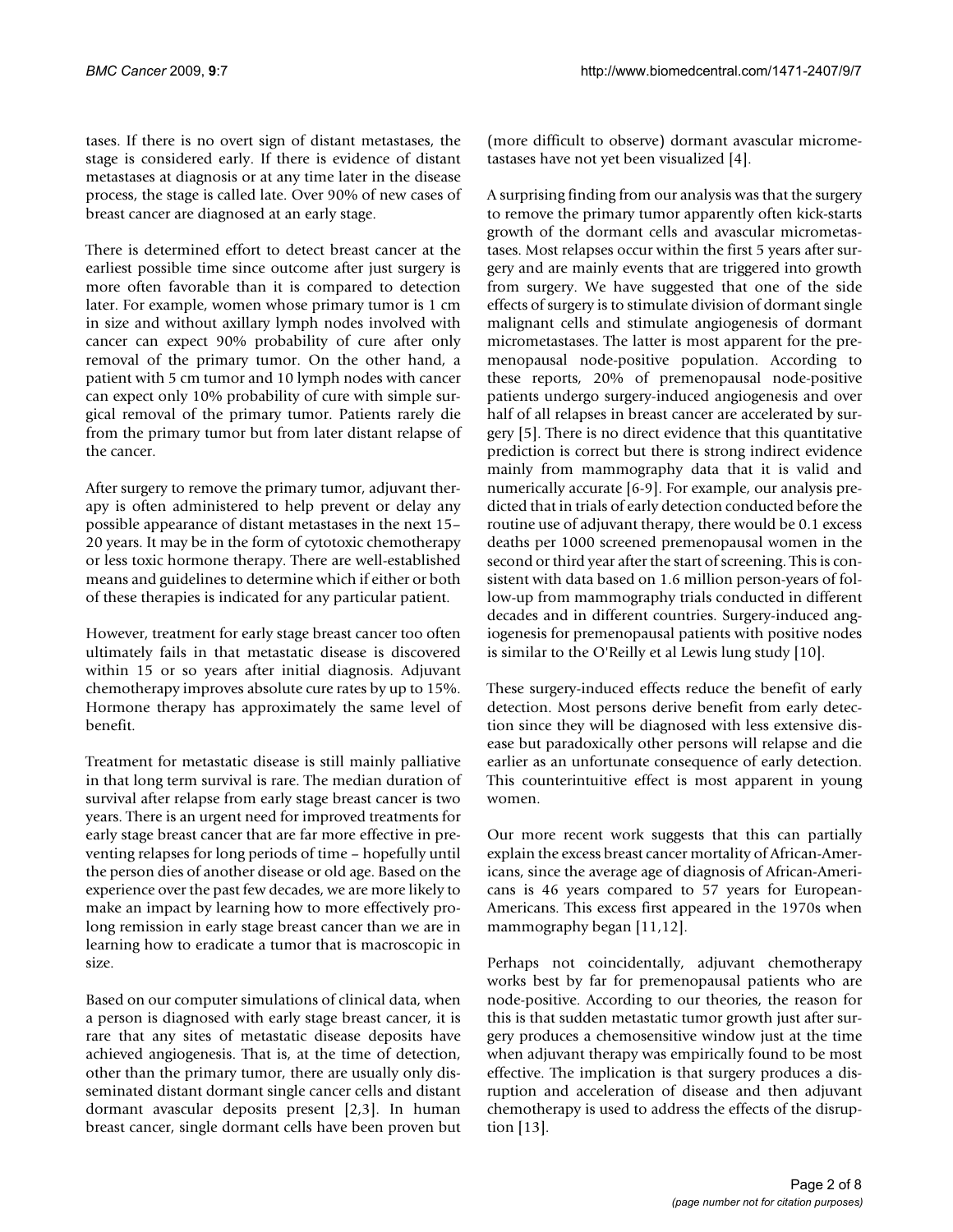In 2005 we analyzed data from an adjuvant hormone therapy trial comparing Tamoxifen and Arimidex [[14\]](#page-6-11). As we reported, hormone therapy mainly suppresses relapses that would have occurred in the first 5 years after surgery. Other information along those lines is that Tamoxifen, the most frequently used hormone therapy drug, is useful in the first five years after surgery. After that time, Tamoxifen has not been demonstrated to be of value. One way of interpreting these data is that adjuvant hormone therapy, like adjuvant chemotherapy, functions to counteract surgery-induced growth of micrometastatic disease.

Working on the assumption that this is all true, we have proposed that antiangiogenic drugs given when disease is still microscopic would be very helpful but that this treatment should be initiated before surgery since it is far more difficult to reverse angiogenesis after it is established than it is to prevent it from happening before it occurs [\[15](#page-6-12)]. Naumov et al suggest that if surgery induces angiogenesis of dormant micrometastases, antiangiogenic, anti-inflammatory or other growth inhibiting drugs administered before and/or after surgery might reduce relapse within 18 months of surgery [[16](#page-6-13)].

The undisturbed half-life of avascular micrometastases in breast cancer is 2 years and the undisturbed half-life of single dormant cells is 1 year [[2](#page-6-1)]. This suggests that the avascular dormant state is the more stable of the two dormant states. Efforts to prolong the natural tendency of dormancy of disease in these early states, especially the pre-angiogenic state, could be pursued as one method of cancer control that would surely reduce cancer mortality.

Administering an antiangiogenic drug around the time of surgery presents a conundrum since wound healing after surgery highly depends on angiogenesis to remodel and rebuild tissue [[17\]](#page-6-14). So it would appear that starting an antiangiogenic therapy before surgery and continuing it to prevent micrometastases from escaping dormancy would interfere with wound healing after primary tumor removal. This seems to preclude using an antiangiogenic therapy around the time of surgery. It would be very important if a way could be found to treat early stage breast cancer with an effective antiangiogenic drug for an indefinite time starting before primary surgery but yet not interfere with wound healing resulting from the surgery. Is there any possible way around this apparent impasse?

## **Presentation of hypothesis**

## *Down syndrome and the possible role of trisomy 21 in antiangiogenesis*

Endostatin is the C-terminus fragment of collagen XVIII (blood clotting function) and is a very robust inhibitor of angiogenesis. The mechanism is thought to be an inhibition of endothelial cell migration and also apoptosis. It is endogenous and non-toxic. In fact, unique in the history of the FDA testing program, it has never been shown to exhibit toxicity at any level at any concentration. It has, in fact, been suggested that Endostatin be given to healthy persons to diminish cancer as a public health concern [\[18-](#page-6-15) [20\]](#page-6-16).

In support of that argument, Folkman and Kalluri [[18\]](#page-6-15) have pointed out that persons with Down syndrome (DS) rarely have breast cancer (10 – 25 fold less than agematched normals) and that they also have an elevated level of Endostatin [\[20-](#page-6-16)[22\]](#page-6-17). This is correlated to the genetic defect in that DS persons have between two and three copies of chromosome 21 which harbors the Endostatin gene.

According to Greene et al [\[23](#page-6-18)] there are at least 283 protein encoding genes in chromosome 21, which corresponds to approximately 1% of the human DNA. This chromosomal defect responsible for the DS phenotype also codes for collagen XVIII so, on average, DS persons have more Endostatin than those with normal chromosome 21. The ratio is approximately 1.8 according to Zorick et al [\[20](#page-6-16)] and 1.48 according to Greene et al [[23](#page-6-18)].

One possible explanation for the lack of breast cancer in DS is the high level of Endostatin resulting from trisomy 21. As another explanation, since collagen XVIII is a major component of the basal membrane of tumor-associated blood vessels, perhaps its uncontrolled expression is responsible for a relative defect in tumor angiogenesis in DS.

DS often have congenital heart disease that is repairable with surgery so there are data on wound healing. Lange et al reported on results of surgery to repair complete atrioventricular septal defect in 476 patients, 71.6% of who were DS and the remainder normal [\[24](#page-6-19)]. There was 30 day mortality of 4.9% in the DS and 5.6% in those with normal chromosomes. There was more frequent pulmonary hypertension among DS but there was no difference in operational strategy or timing of repair. It was concluded that the presence of DS was not a risk factor for surgical repair of complete atrioventricular septal defect. While this might suggest Endostatin has no antiangiogenic activity, we think a better explanation is that Endostatin at the DS level does not adversely affect wound healing.

Endostatin was patented December 29, 1998. This drug has not lived up to the very high initial expectations of benefit. Phase I and Phase II clinical trials were conducted following the highest standard of clinical trial methodology and translational research [[25-](#page-6-20)[28\]](#page-7-0) however these trials failed to show any significant anti-tumor activity or abnormalities of wound healing or in tumor angiogen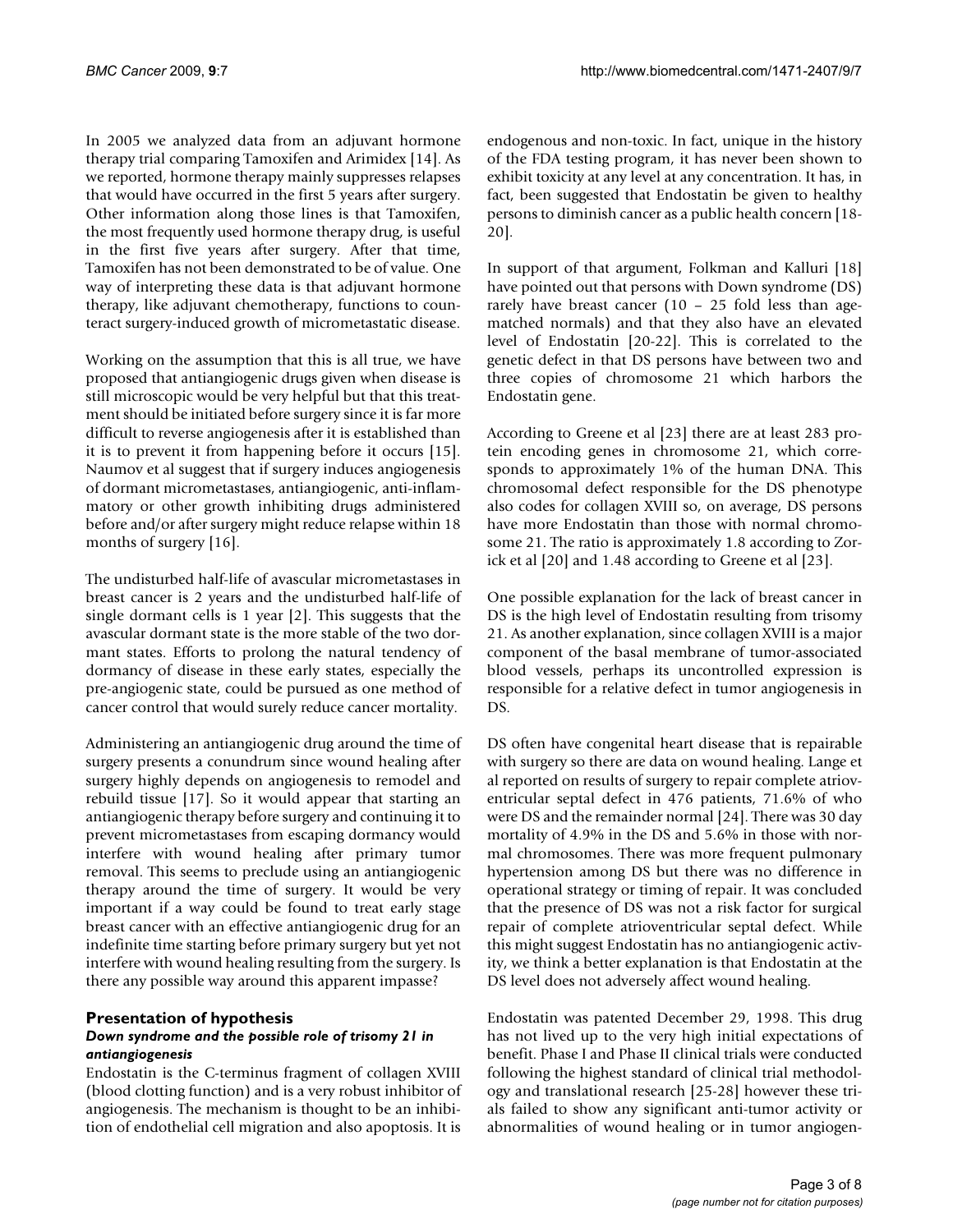esis. This is in contrast to the positive results from trials of other antiangiogenic compounds Bevacizumab and Sunitinib. However, Endostatin has occasionally and dramatically stabilized disease in a few otherwise hopeless cases. In addition, the original Boehm et al [\[29\]](#page-7-1) results of Endostatin in animal models have not been reproduced. Overall, it is fair to say that previous efforts to induce tumor dormancy with continuous high levels of Endostatin have produced mixed results [[30-](#page-7-2)[32](#page-7-3)].

From our perspective, Endostatin would be more effective to prevent angiogenesis before it happens in breast cancer, a disease with an apparent strong tendency to remain dormant at least prior to primary tumor removal. The previous use of continuous high levels of Endostatin did not work well, perhaps because it was started too late in the disease life cycle (after angiogenesis had already happened). We think that studies using early stage breast cancer may be more likely to be beneficial.

A molecule very similar to Endostatin called Endostar has been manufactured in significant quantities by a company in China. This drug has been tested in the Folkman lab and found to be twice as effective as early samples of Endostatin. [Recent developments have improved Endostatin half-life from hours to weeks [[33\]](#page-7-4).] Endostar is currently used in China for late stage lung cancer patients but is not currently approved for use in the US. No clinical data have been published yet in a peer review journal.

According to Xu et al, Endostatin can maintain tumors in a state of dormancy although they report that the half-life is short so Endostatin is best utilized with prolonged delivery using mini-osmotic pumps or cell encapsulations systems [\[34](#page-7-5)]. They also report results are best when the drug is administered as early as possible and no evidence of drug resistance has been seen.

It has been suggested that 1.6 or 1.7 fold increase of Endostatin relative to average normal level will prevent angiogenesis. Zorick et al, however, have suggested that only 30% more Endostatin than normal will effectively prevent angiogenesis [\[20\]](#page-6-16). There might be no acquired resistance to this therapy judging by the DS data. That is important since it is widely accepted that conventional chemotherapy and hormone therapy drugs eventually cease to be effective due to acquired drug resistance.

Zorick et al reported levels of Endostatin in normals and DS subjects. Levels for normal controls were 20.3 +/- 11.5 ng/ml with range of 4 to 40. For Down syndrome subjects, the levels were  $38.6 + (-20.1 \text{ ng/ml with range of } 6 \text{ to } 76$ . The sensitivity of the test kit was 2 ng/ml with typical intra- and inter-assay variances of 10% or less.

Bevacizumab, a monoclonal antibody against VEGF, has been available for several years and has made a major impact especially in late stage colon cancer. It has only been beneficial when combined with a conventional cytotoxic chemotherapy drug. As a monotherapy it has not demonstrated value. No long term cures have been claimed from use of Bevacizumab although the duration of survival with metastatic colon cancer is markedly improved. VEGF is a very important angiogenic pathway in cancer. However there are many angiogenesis pathways so shutting off one pathway may not prevent angiogenesis from progressing via another pathway. Bevacizumab displays some dose limiting toxicity mainly hypertension.

## **Hypothesis – primary antiangiogenic therapy proposed**

Data presented in a paper by Wu et al in 2003 suggest the post cancer resection dynamics of VEGF and Endostatin in the wound fluid and in plasma are quite distinct [[35](#page-7-6)]. As they report, mastectomies for a number of breast cancer patients and female-to-male sex change cases were used to measure angiogenesis inhibitors and promoters before and after surgery. Endostatin and VEFG were measured in plasma and wound fluid days 1 and 4 post surgery plus Endostatin baseline was measured prior to surgery. VEGF increased very significantly (9-fold) in wound fluid but not in plasma. Endostatin decreased significantly and temporarily by 20 – 30% in plasma but did not change in wound fluid. The Endostatin decrease appeared at day surgery+1 but then almost returned to presurgery levels by surgery+4.

VEGF but not Endostatin is involved in wound healing according to Wu et al data. Wu et al data on wound fluid and plasma suggest that there are at least two important and distinct pathways for angiogenesis in early stage breast cancer. One pathway is for wound healing involving temporarily highly upregulated VEGF in the local wound area and another pathway is for systemic stimulation of tumor angiogenesis by temporarily down-regulating Endostatin. This interpretation of their data apparently was not noticed by Wu et al.

This temporary dip in naturally occurring angiogenesis inhibitors such as Endostatin is what produces the surgery-induced angiogenesis. Sund et al mentions Thrombospondin and Tumstatin as endogenous suppressors of angiogenesis in addition to Endostatin [[32\]](#page-7-3). This suggests that if the level of endogenous inhibitors such as Endostatin, Angiostatin, Tumstatin, Thrombospondin or any antiangiogenic acting protein from chromosome 21 such as NC1 in plasma could be kept high at least for those few critical days, it might prevent distant angiogenesis while not interfering with wound healing. According to Errera et al, Endostatin is a fragment of NC1 [\[36\]](#page-7-7). According to Roh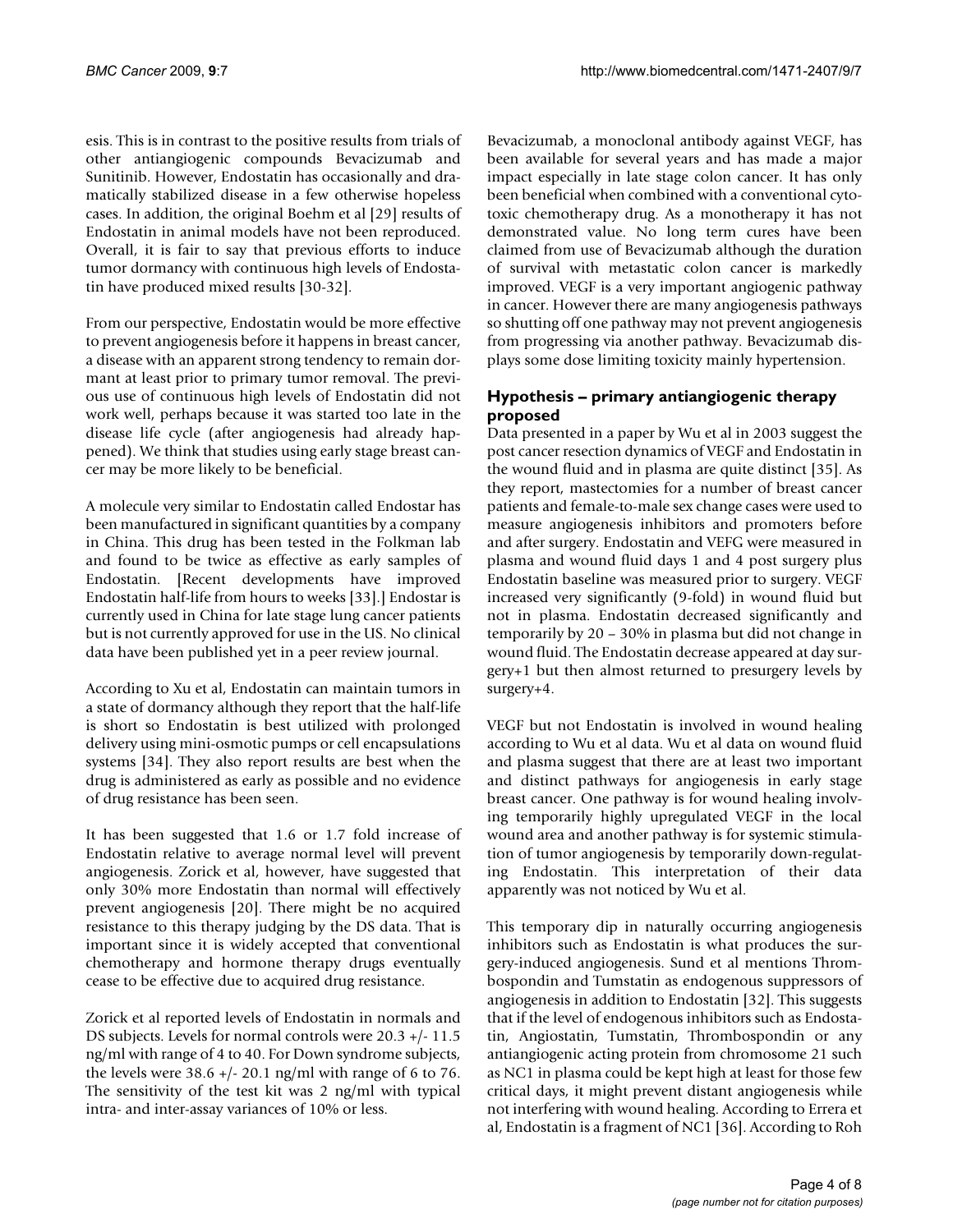et al, Celecoxib and Indomethacin are also effective in preventing wound healing associated tumor growth so those drugs may be also considered in the list [[37](#page-7-8)]. Celecoxib was most beneficial when started 1 day before surgery in animal models. There have been some suggestions that Celecoxib may have some long term toxicity. The immunostimulant Taurolidine also can prevent surgery induced tumor growth according to Da Costa et al so that drug may also be a candidate although the authors suggest this may be a result of cells released following surgery [\[38](#page-7-9)].

We hypothesize that subtle interruption of the initiation of angiogenesis within micrometastatic tumor deposits by increasing endogenous Endostatin will prevent disease progression as long as the level is retained but it must begin before surgical resection. Taking a clue from the DS situation where 1.3 to 1.8 times the level of Endostatin in serum reportedly would prevent most solid tumors over the life of the subject, an approximate value of Endostatin to retain is at least 1.3 – 1.8 times the serum level in normal subjects. The amount of Endostatin to be added will thus depend on the particular individual. Some may not need any additional Endostatin beyond the first critical few days post surgery. In addition, based on the Wu et al data, the effect of surgery-induced angiogenesis is not tied to removing any particular cancer but is a consequence of general surgery. This strategy, shown in fig. [1,](#page-5-0) will apply to any cancer patient, especially early stage, who has any surgery.

While unlikely, long term use of Endostatin at the DS level might have side effects. For example, since angiogenesis is essential for follicle formation, it may induce castration in premenopausal women. If that happened, improved survival for premenopausal women would result. Of course that is not a bad result but it would complicate outcome analysis. Such events need to be monitored in a trial.

## **Implications of the hypothesis**

We have proposed a new method of therapy for early stage breast cancer patients. It is designed to prevent angiogenesis and should keep all metastatic deposits microscopic for as long as the therapy is continued without limit. No drug resistance or toxicity is expected.

This therapy we suggest may or may not eradicate the micrometastases even if given over a long time but it could prevent growth beyond a mm or so indefinitely. The advantages are important. First, adjuvant chemotherapy and adjuvant hormone therapy might prove to be unnecessary since they seemingly serve to counteract surgeryinduced cell division and angiogenesis. Second, with relatively long 2 year half-life, avascular dormancy is a naturally very stable situation and would be far easier to maintain long term with a low toxicity antiangiogenesis inhibitor in comparison to eradicating metastases with chemotherapy, radiation, surgery or antiangiogenic therapy after they start to grow. Third, wound healing would be unimpaired while an anti-VEGF drug such as Avastin would very probably interfere with wound healing. Fourth, this therapy could be continued for ensuing years at appropriate elevated levels and may prevent future relapses for all early stage breast cancer patients. Fifth, this therapy takes full advantage of early detection and there will be no paradoxical disadvantage to anyone diagnosed early including premenopausal women. Sixth and most important, mortality from breast cancer will be reduced. Seventh, there should be no racial differences in outcome. Eighth, this would be an ideal therapy for developing countries where there is a minimum of health care funds and supportive infrastructure such as medical specialists, imaging equipment and well-equipped pathology labs.

Breast cancer is the most obvious, but this idea could be applied to other cancers as well. Lung cancer, melanoma, ovarian, cervical, prostate, and osteosarcoma [\[39](#page-7-10)] come to mind. This therapy should work without need for adjuvant chemotherapy, radiation, Herceptin for HER2 positive patients, or adjuvant hormone therapy. Perhaps even removal of the primary tumor may be unnecessary for some patients. The money saved by avoiding tests and not needing those modalities would help offset the costs of using Endostatin. While it is likely unreasonable to give Endostatin to every healthy person as a preventative, it is far more reasonable and economical to give it to every cancer patient especially if this therapy prevents relapse since that is when most of cancer care expenses occur.

## *Testing the hypothesis*

Before we discuss a clinical test of this hypothesis, there are a few other ways of testing that we may suggest. The Wu et al study as well as our interpretation of their data need verification. Perhaps autopsy studies of DS women could look for the presence of ductal carcinoma in situ (DCIS). If there is significant DCIS yet no breast cancer, that might indicate carcinogenesis occurs normally in DS but does not develop into breast cancer and perhaps inhibition of angiogenesis is the reason. Can avascular dormant micrometastases be observed and documented in human breast cancer? Another test is with animal models. Does a pre-established DS level of Endostatin prevent cancer from developing after inoculation with cancer cells in some system that has some predisposition to dormancy such as a breast model [[40\]](#page-7-11)?

The easiest way this idea could be tested in clinical situations would be to start with 50 or more consecutive high risk, willing, Stage II breast cancer patients having 4 or more positive lymph nodes. These would be randomized half into controls given best conventional therapy and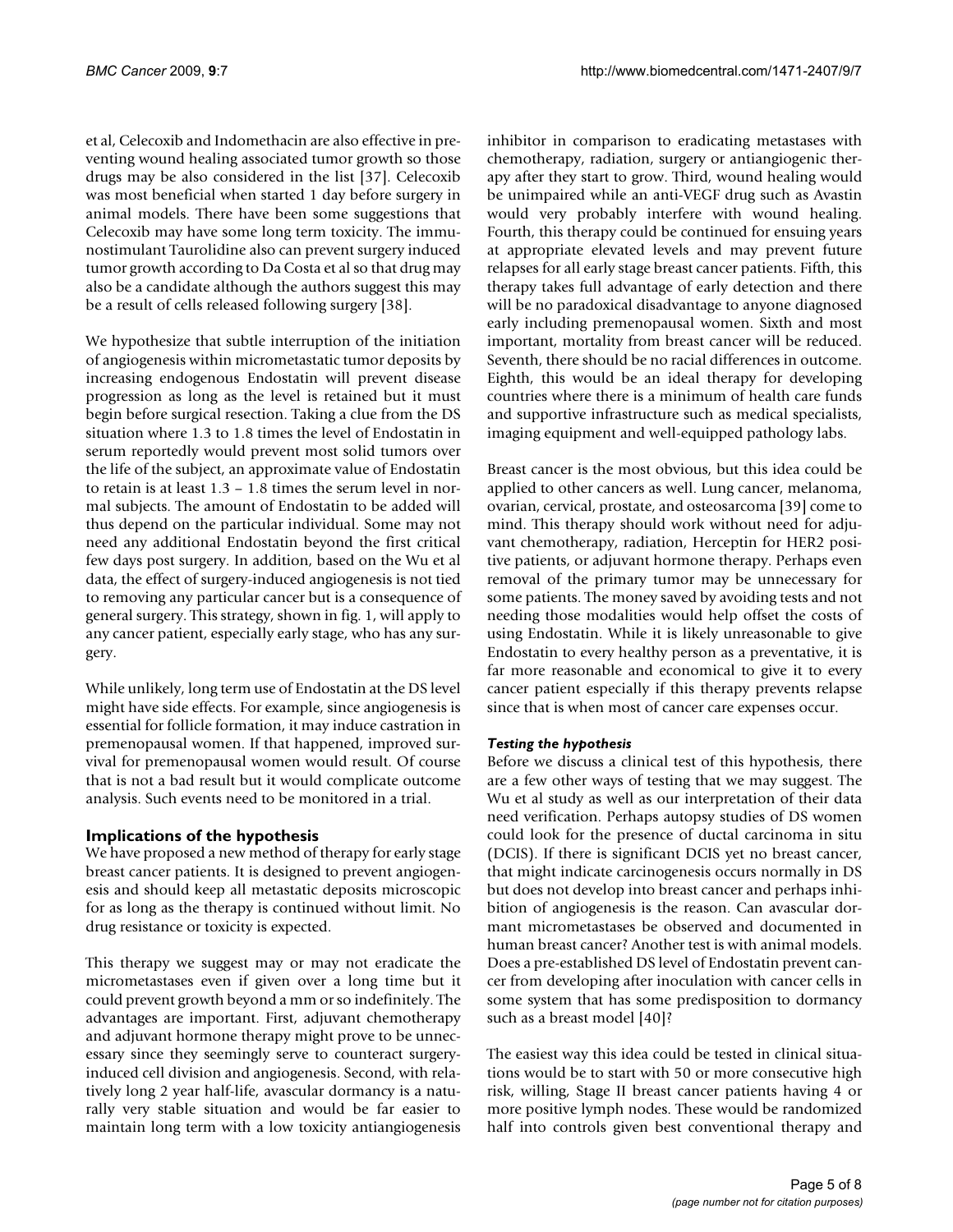<span id="page-5-0"></span>



#### Comparison of conventional treatment **Figure 1** and proposed primary antiangiogenic therapy for early stage breast cancer **Comparison of conventional treatment and proposed primary antiangiogenic therapy for early stage breast cancer**.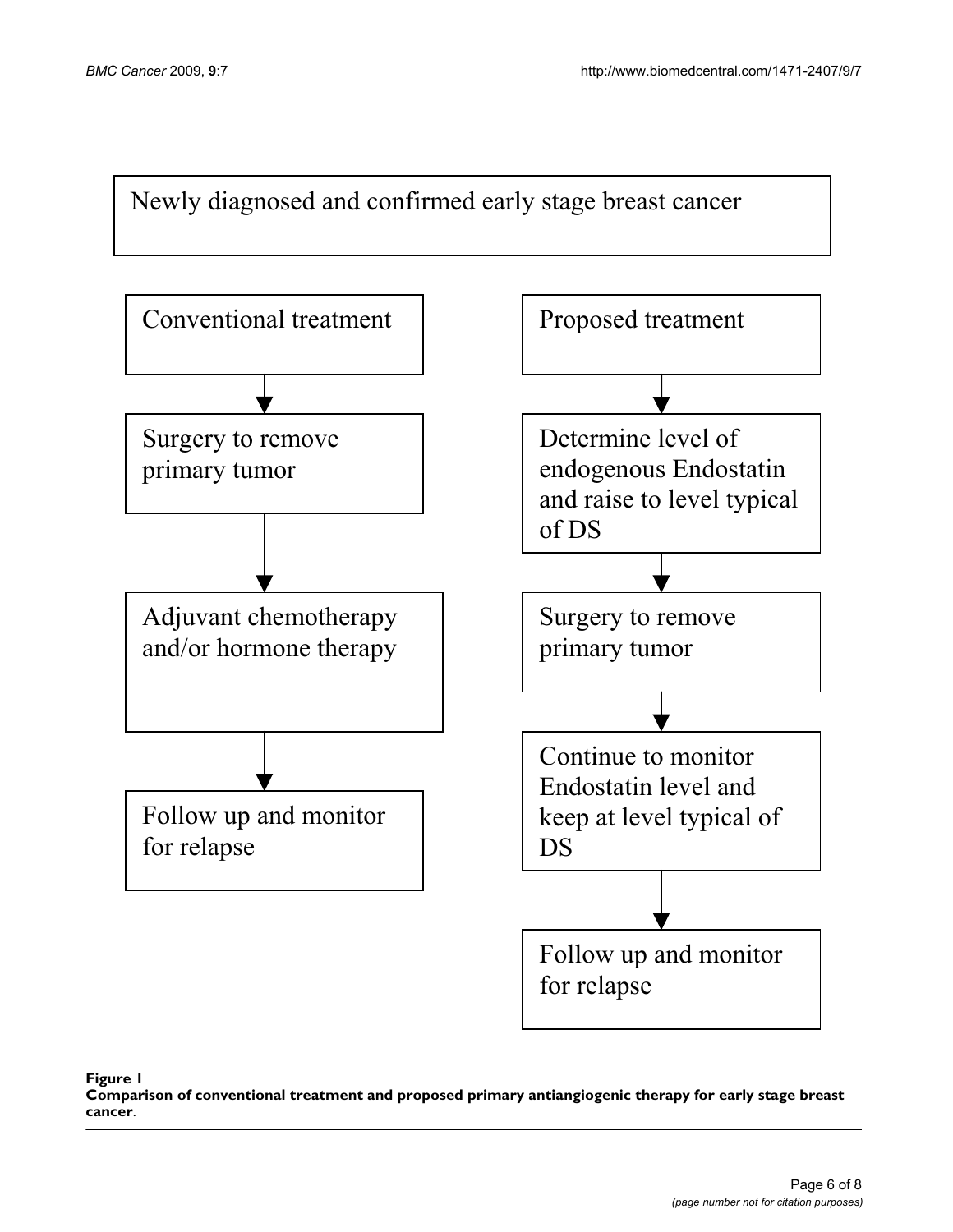half test subjects given best conventional therapy plus Endostatin at 1.8 times normal levels starting a few days before surgery. This therapy would continue for 2–3 years or longer, depending on results. Within a few years there should be a significant difference in outcome if the idea is correct. Afterwards, trials could be done to determine if adjuvant therapy is needed at all.

## **Competing interests**

MR has applied for a US patent for a primary antiangiogenic therapy for early stage cancer. Other than that, authors declare that they have no competing interests.

## **Authors' contributions**

MR did the computer simulation, conceived of this study and drafted the manuscript. WJH participated in explanation of how surgery could induce angiogenesis, how that may explain breast cancer data, and participated in writing the manuscript. IDG participated in the explanation of the racial differences in outcome that may be explained by surgery induced angiogenesis for premenopausal women and participated in writing the manuscript. All authors read and approved the final manuscript. Funding agencies had no role in study design, interpretation of data, in the writing of the manuscript or in the decision to submit it for publication.

### **Acknowledgements**

This idea was discussed with Dr. Judah Folkman a few months before he died in January 2008. We acknowledge his suggestions and encouragement. He was supported by a Breast Cancer Innovator Award from the US Department of Defense. WJM is supported by grants NCI R01 CA031635 and VA Merit Award 2002. IDG is supported by the Breast Unit of the Norfolk and Norwich University Hospital as well as the Biomedical Research Centre of the University of East Anglia. Authors thank Dr. Romano Demicheli for very helpful discussions. He is supported by the Milan National Cancer Institute.

## **References**

- <span id="page-6-0"></span>1. **American Cancer Society Breast Cancer Facts and Figures 2008** [\[http://www.cancer.org/downloads/STT/BCFF-Final.pdf\]](http://www.cancer.org/downloads/STT/BCFF-Final.pdf)
- <span id="page-6-1"></span>2. Retsky MW, Demicheli R, Swartzendruber DE, Bame PD, Wardwell RH, Bonadonna G, Speer J, Valagussa P: **Computer simulation of a breast cancer metastasis model.** *Breast Cancer Research and Treatment* 1997, **45:**193-202.
- <span id="page-6-2"></span>3. Demicheli R, Retsky M, Swartzendruber D, Bonadonna G: **[Proposal](http://www.ncbi.nlm.nih.gov/entrez/query.fcgi?cmd=Retrieve&db=PubMed&dopt=Abstract&list_uids=9426326) [for a new model of breast cancer metastatic development.](http://www.ncbi.nlm.nih.gov/entrez/query.fcgi?cmd=Retrieve&db=PubMed&dopt=Abstract&list_uids=9426326)** *Annals of Oncology* 1997, **8:**1075-1080.
- <span id="page-6-3"></span>Meng S, Tripathy D, Frenkel EP, Shete S, Naftalis EZ, Huth JF, Beitsch PD, Leitch M, Hoover S, Euhus D, Haley B, Morrison L, Fleming TP, Herlyn D, Terstappen LW, Fehm T, Tucker TF, Lane N, Wang J, Uhr JW: **[Circulating tumor cells in patients with breast cancer](http://www.ncbi.nlm.nih.gov/entrez/query.fcgi?cmd=Retrieve&db=PubMed&dopt=Abstract&list_uids=15623589) [dormancy.](http://www.ncbi.nlm.nih.gov/entrez/query.fcgi?cmd=Retrieve&db=PubMed&dopt=Abstract&list_uids=15623589)** *Clin Cancer Res* 2004, **10(24):**8152-8162.
- <span id="page-6-4"></span>5. Retsky M, Demicheli R, Hrushesky W: **Premenopausal status accelerates relapse in node positive breast cancer: hypothesis links angiogenesis, screening controversy.** *Breast Cancer Research and Treatment* 2001, **65:**217-224.
- <span id="page-6-5"></span>6. Demicheli R, Retsky MW, Hrushesky WJ, Baum M: **Tumor dormancy and surgical interruption of dormancy in breast cancer: learning from failures.** *Nature – Clinical Practice of Oncology* 2007, **4:**699-7l0.
- 7. Retsky M, Demicheli R, Hrushesky W: **Breast cancer screening: controversies and future directions.** *Current Opinion in Obstetrics and Gynecology* 2003, **15:**1-8.
- 8. Demicheli R, Bonadonna G, Hrushesky WJM, Retsky MW, Valagussa P: **[Menopausal status dependence of the early mortality](http://www.ncbi.nlm.nih.gov/entrez/query.fcgi?cmd=Retrieve&db=PubMed&dopt=Abstract&list_uids=14701771) [reduction due to diagnosing smaller breast cancers \(T1 ver](http://www.ncbi.nlm.nih.gov/entrez/query.fcgi?cmd=Retrieve&db=PubMed&dopt=Abstract&list_uids=14701771)[sus T2–T3\): relevance to screening.](http://www.ncbi.nlm.nih.gov/entrez/query.fcgi?cmd=Retrieve&db=PubMed&dopt=Abstract&list_uids=14701771)** *J Clin Oncol* 2004, **22(1):**102-107.
- <span id="page-6-6"></span>9. Retsky M, Demicheli R, Hrushesky WJM: **[Does surgery induce](http://www.ncbi.nlm.nih.gov/entrez/query.fcgi?cmd=Retrieve&db=PubMed&dopt=Abstract&list_uids=17462282) [angiogenesis in breast cancer? Indirect evidence from](http://www.ncbi.nlm.nih.gov/entrez/query.fcgi?cmd=Retrieve&db=PubMed&dopt=Abstract&list_uids=17462282) [relapse pattern and mammography paradox.](http://www.ncbi.nlm.nih.gov/entrez/query.fcgi?cmd=Retrieve&db=PubMed&dopt=Abstract&list_uids=17462282)** *International Journal of Surgery* 2005, **3(3):**179-187.
- <span id="page-6-7"></span>10. O'Reilly MS, Holmgren L, Shing Y, Chen C, Rosenthal RA, Moses M, Lane WS, Cao Y, Sage EH, Folkman J: **[Angiostatin: a novel angio](http://www.ncbi.nlm.nih.gov/entrez/query.fcgi?cmd=Retrieve&db=PubMed&dopt=Abstract&list_uids=7525077)[genesis inhibitor that mediates the suppression of metas](http://www.ncbi.nlm.nih.gov/entrez/query.fcgi?cmd=Retrieve&db=PubMed&dopt=Abstract&list_uids=7525077)[tases by a Lewis lung carcinoma.](http://www.ncbi.nlm.nih.gov/entrez/query.fcgi?cmd=Retrieve&db=PubMed&dopt=Abstract&list_uids=7525077)** *Cell* 1994, **79(2):**315-328.
- <span id="page-6-8"></span>11. Retsky MW, Demicheli R, Gukas ID, Hrushesky WJ: **[Enhanced sur](http://www.ncbi.nlm.nih.gov/entrez/query.fcgi?cmd=Retrieve&db=PubMed&dopt=Abstract&list_uids=17933694)[gery-induced angiogenesis among premenopausal women](http://www.ncbi.nlm.nih.gov/entrez/query.fcgi?cmd=Retrieve&db=PubMed&dopt=Abstract&list_uids=17933694) might partially explain excess breast cancer mortality of [blacks compared to whites: an hypothesis.](http://www.ncbi.nlm.nih.gov/entrez/query.fcgi?cmd=Retrieve&db=PubMed&dopt=Abstract&list_uids=17933694)** *Int J Surg* 2007, **5(5):**300-304.
- <span id="page-6-9"></span>12. Demicheli R, Retsky MW, Hrushesky WJ, Baum M, Gukas ID, Jatoi I: **Racial disparities in breast cancer outcome: insights into host-tumor interactions.** *Cancer* **110(9):**1880-1888. 2007 Nov 1
- <span id="page-6-10"></span>13. Retsky M, Bonadonna G, Demicheli R, Folkman J, Hrushesky W, Valagussa P: **[Hypothesis: Induced angiogenesis after surgery in](http://www.ncbi.nlm.nih.gov/entrez/query.fcgi?cmd=Retrieve&db=PubMed&dopt=Abstract&list_uids=15217504) [premenopausal node-positive breast cancer patients is a](http://www.ncbi.nlm.nih.gov/entrez/query.fcgi?cmd=Retrieve&db=PubMed&dopt=Abstract&list_uids=15217504) major underlying reason why adjuvant chemotherapy works [particularly well for those patients.](http://www.ncbi.nlm.nih.gov/entrez/query.fcgi?cmd=Retrieve&db=PubMed&dopt=Abstract&list_uids=15217504)** *Breast-Cancer-Research* 2004, **6:**R372-R374 [[http://breast-cancer-research.com/content/6/4/R372\]](http://breast-cancer-research.com/content/6/4/R372).
- <span id="page-6-11"></span>Baum M, Cuzick J, Howell A, Buzdar A, on behalf of the ATAC Trialists' Group and Demicheli R, Greco M, Retsky M, Hrushesky W, on behalf of the Milan Institute: **An exploration of relapse data by hazard rate as a means of developing biological insights into the natural history and treatment of breast cancer: Data from the 'Arimidex', Tamoxifen, Alone or in Combination (ATAC) trial and the Milan Institute database [abstract].** [[http://meeting.ascopubs.org/cgi/content/abstract/23/](http://meeting.ascopubs.org/cgi/content/abstract/23/16_suppl/612) [16\\_suppl/612](http://meeting.ascopubs.org/cgi/content/abstract/23/16_suppl/612)].
- <span id="page-6-12"></span>15. Baum M, Demicheli R, Hrushesky W, Retsky M: **[Does surgery unfa](http://www.ncbi.nlm.nih.gov/entrez/query.fcgi?cmd=Retrieve&db=PubMed&dopt=Abstract&list_uids=15737554)[vourably perturb the "natural history" of early breast cancer](http://www.ncbi.nlm.nih.gov/entrez/query.fcgi?cmd=Retrieve&db=PubMed&dopt=Abstract&list_uids=15737554) [by accelerating the appearance of distant metastases?](http://www.ncbi.nlm.nih.gov/entrez/query.fcgi?cmd=Retrieve&db=PubMed&dopt=Abstract&list_uids=15737554)** *Eur J Cancer* 2005, **41(4):**508-515.
- <span id="page-6-13"></span>16. Naumov GN, Folkman J, Straume O: **Tumor dormancy due to failure of angiogenesis: role of the microenvironment.** *Clin Exp Metastasis* 2008.
- <span id="page-6-14"></span>17. Hormbrey E, Han C, Roberts A, McGrouther DA, Harris AL: **[The](http://www.ncbi.nlm.nih.gov/entrez/query.fcgi?cmd=Retrieve&db=PubMed&dopt=Abstract&list_uids=14555503) [relationship of human wound vascular endothelial growth](http://www.ncbi.nlm.nih.gov/entrez/query.fcgi?cmd=Retrieve&db=PubMed&dopt=Abstract&list_uids=14555503) factor (VEGF) after breast cancer surgery to circulating [VEGF and angiogenesis.](http://www.ncbi.nlm.nih.gov/entrez/query.fcgi?cmd=Retrieve&db=PubMed&dopt=Abstract&list_uids=14555503)** *Clin Cancer Res* 2003, **9(12):**4332-4339.
- <span id="page-6-15"></span>18. Folkman J, Kalluri R: **Cancer without disease.** *Nature* **427(6977):**787.
- 19. Whitworth A: **Endostatin: are we waiting for Godot?** *J Natl Cancer Inst* **98(11):**731-733.
- <span id="page-6-16"></span>20. Zorick TS, Mustacchi Z, Bando SY, Zatz M, Moreira-Filho CA, Olsen B, Passos-Bueno MR: **[High serum endostatin levels in Down](http://www.ncbi.nlm.nih.gov/entrez/query.fcgi?cmd=Retrieve&db=PubMed&dopt=Abstract&list_uids=11781696) [syndrome: implications for improved treatment and preven](http://www.ncbi.nlm.nih.gov/entrez/query.fcgi?cmd=Retrieve&db=PubMed&dopt=Abstract&list_uids=11781696)[tion of solid tumours.](http://www.ncbi.nlm.nih.gov/entrez/query.fcgi?cmd=Retrieve&db=PubMed&dopt=Abstract&list_uids=11781696)** *Eur J Hum Genet* 2001, **9(11):**811-814.
- 21. Bénard J, Béron-Gaillard N, Satgé D: **Down's syndrome protects against breast cancer: is a constitutional cell microenvironment the key?** *Int J Cancer* **113(1):**168-170.
- <span id="page-6-17"></span>22. Satgé D, Sasco AJ, Pujol H, Rethoré MO: **[Breast cancer in women](http://www.ncbi.nlm.nih.gov/entrez/query.fcgi?cmd=Retrieve&db=PubMed&dopt=Abstract&list_uids=11975321) [with trisomy 21.](http://www.ncbi.nlm.nih.gov/entrez/query.fcgi?cmd=Retrieve&db=PubMed&dopt=Abstract&list_uids=11975321)** *Bull Acad Natl Med* 2001, **185(7):**1239-1252.
- <span id="page-6-18"></span>23. Greene AK, Kim S, Rogers GF, Fishman SJ, Olsen BR, Mulliken JB: **[Risk of vascular anomalies with Down syndrome.](http://www.ncbi.nlm.nih.gov/entrez/query.fcgi?cmd=Retrieve&db=PubMed&dopt=Abstract&list_uids=18166531)** *Pediatrics* 2008, **121(1):**e135-140.
- <span id="page-6-19"></span>24. Lange R, Guenther T, Busch R, Hess J, Schreiber C: **[The presence](http://www.ncbi.nlm.nih.gov/entrez/query.fcgi?cmd=Retrieve&db=PubMed&dopt=Abstract&list_uids=17662766) [of Down syndrome is not a risk factor in complete atrioven](http://www.ncbi.nlm.nih.gov/entrez/query.fcgi?cmd=Retrieve&db=PubMed&dopt=Abstract&list_uids=17662766)[tricular septal defect repair.](http://www.ncbi.nlm.nih.gov/entrez/query.fcgi?cmd=Retrieve&db=PubMed&dopt=Abstract&list_uids=17662766)** *J Thorac Cardiovasc Surg* 2007, **134(2):**304-310.
- <span id="page-6-20"></span>25. Herbst RS, Lee AT, Tran HT, Abbruzzese JL: **[Clinical studies of](http://www.ncbi.nlm.nih.gov/entrez/query.fcgi?cmd=Retrieve&db=PubMed&dopt=Abstract&list_uids=11177745) [angiogenesis inhibitors: the University of Texas MD Ander](http://www.ncbi.nlm.nih.gov/entrez/query.fcgi?cmd=Retrieve&db=PubMed&dopt=Abstract&list_uids=11177745)[son Center Trial of Human Endostatin.](http://www.ncbi.nlm.nih.gov/entrez/query.fcgi?cmd=Retrieve&db=PubMed&dopt=Abstract&list_uids=11177745)** *Curr Oncol Rep* 2001, **3(2):**131-140.
- 26. Herbst RS, Mullani NA, Davis DW, Hess KR, McConkey DJ, Charnsangavej C, O'Reilly MS, Kim HW, Baker C, Roach J, Ellis LM, Rashid